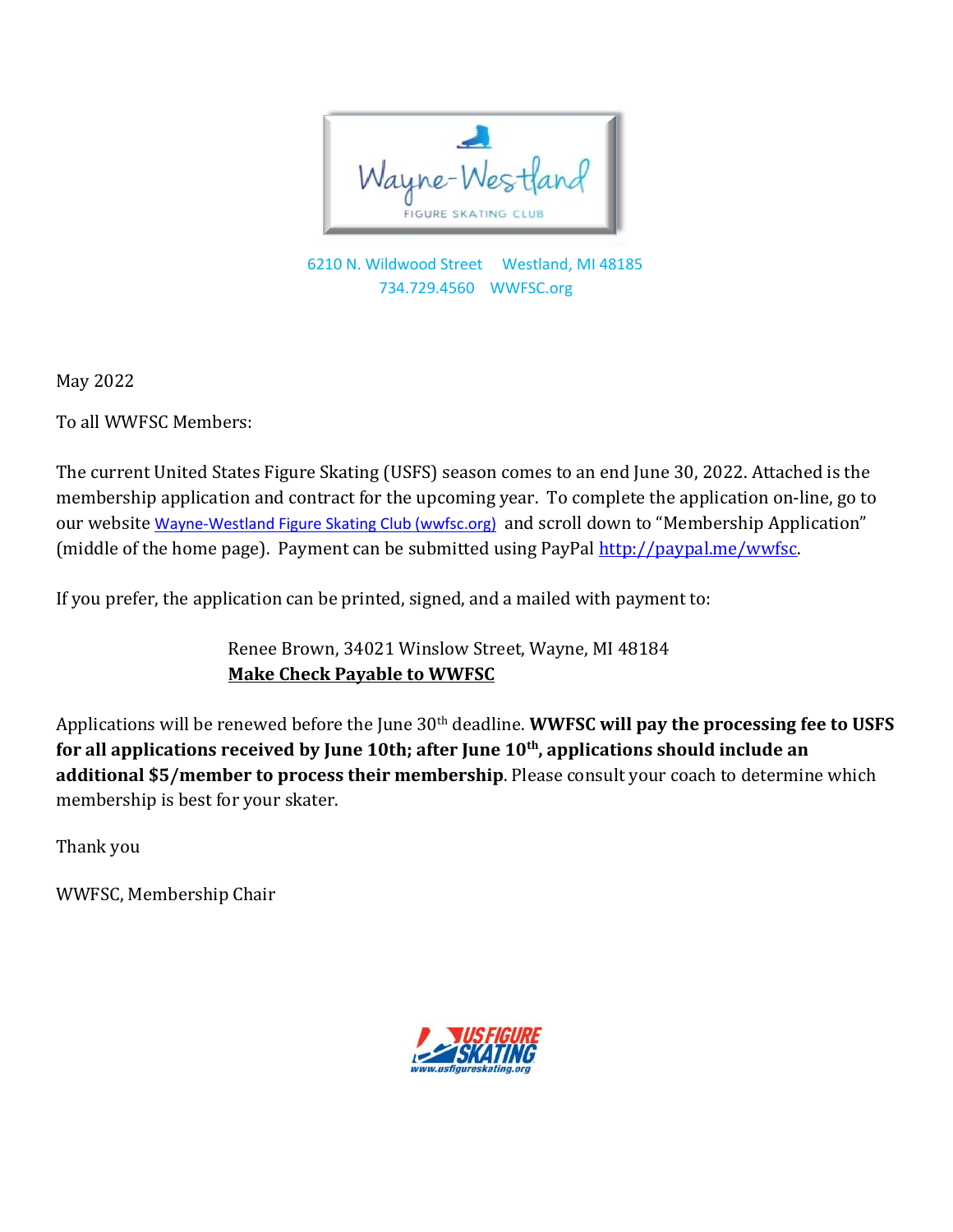# **Wayne-Westland Figure Skating Club Membership Form**

|                                                                                                                                                                                                                                                                                                                                                                                                                                                                                                                                                                                                                                                                                                                                                         | <b>OR</b>                                                                          |  |  |  |  |
|---------------------------------------------------------------------------------------------------------------------------------------------------------------------------------------------------------------------------------------------------------------------------------------------------------------------------------------------------------------------------------------------------------------------------------------------------------------------------------------------------------------------------------------------------------------------------------------------------------------------------------------------------------------------------------------------------------------------------------------------------------|------------------------------------------------------------------------------------|--|--|--|--|
|                                                                                                                                                                                                                                                                                                                                                                                                                                                                                                                                                                                                                                                                                                                                                         | Complete on-line membership form at Wayne-Westland Figure Skating Club (wwfsc.org) |  |  |  |  |
|                                                                                                                                                                                                                                                                                                                                                                                                                                                                                                                                                                                                                                                                                                                                                         |                                                                                    |  |  |  |  |
|                                                                                                                                                                                                                                                                                                                                                                                                                                                                                                                                                                                                                                                                                                                                                         |                                                                                    |  |  |  |  |
|                                                                                                                                                                                                                                                                                                                                                                                                                                                                                                                                                                                                                                                                                                                                                         |                                                                                    |  |  |  |  |
|                                                                                                                                                                                                                                                                                                                                                                                                                                                                                                                                                                                                                                                                                                                                                         |                                                                                    |  |  |  |  |
|                                                                                                                                                                                                                                                                                                                                                                                                                                                                                                                                                                                                                                                                                                                                                         |                                                                                    |  |  |  |  |
|                                                                                                                                                                                                                                                                                                                                                                                                                                                                                                                                                                                                                                                                                                                                                         |                                                                                    |  |  |  |  |
|                                                                                                                                                                                                                                                                                                                                                                                                                                                                                                                                                                                                                                                                                                                                                         |                                                                                    |  |  |  |  |
|                                                                                                                                                                                                                                                                                                                                                                                                                                                                                                                                                                                                                                                                                                                                                         |                                                                                    |  |  |  |  |
|                                                                                                                                                                                                                                                                                                                                                                                                                                                                                                                                                                                                                                                                                                                                                         |                                                                                    |  |  |  |  |
| Please return forms and payment by 6.10.22. Make checks payable to 'WWFSC' and mail to:<br>Renee Brown, 34021 Winslow, Wayne, MI 48184<br><b>Type of Membership- Please Check</b><br>□Full Membership \$115 (\$120 after 6-10-22)<br>□Additional/subsequent Skater Membership \$40 (\$45 after 6-10-22)<br>□Introductory Membership \$65 (\$70 after 6-10-22)<br>□Basic Club Membership \$25 (\$30 after 6-10-22)<br>Skater will also need to obtain the \$17.25 LTS USA membership at https://www.learntoskateusa.com/registration/<br>□ Coaching Membership \$60 (\$65 after 6-10-22)<br>□Adult Membership \$60 (\$65 after 6-10-22)<br>□ Collegiate Membership \$80 (\$85 after 6-10-22)<br><b>□Second Club Membership \$40 (\$45 after 6-10-22)</b> |                                                                                    |  |  |  |  |
|                                                                                                                                                                                                                                                                                                                                                                                                                                                                                                                                                                                                                                                                                                                                                         |                                                                                    |  |  |  |  |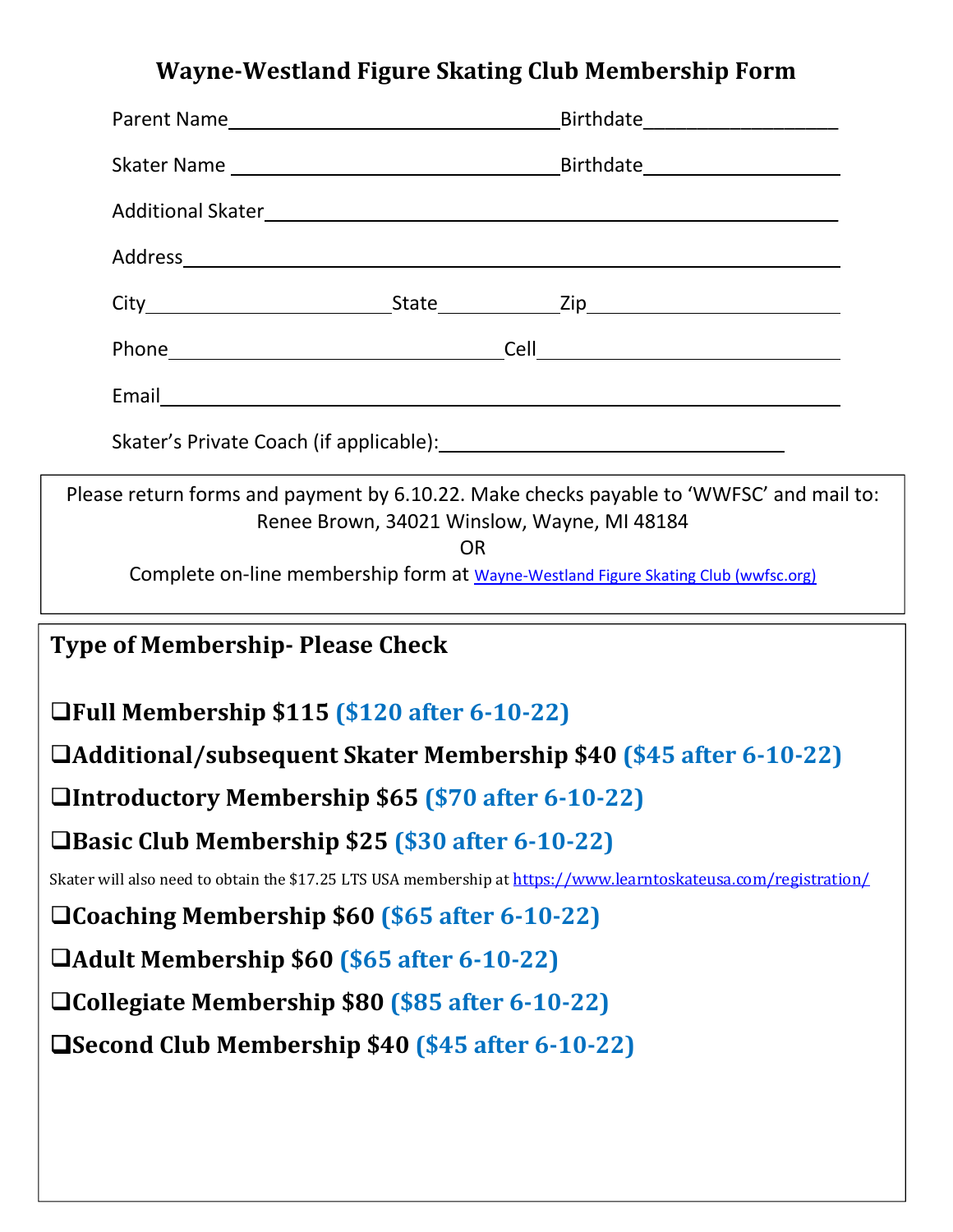

## **MEMBERSHIP DESCRIPTIONS**

**Full Membership**: Includes skater and parent US membership for one-year. Full US testing membership for the skater, voting eligibility for the parent, Board of Directors eligibility for the parent. Skater may participate in all competitions representing WWFSC and the annual ice show. Skater must skate at least 1-hour/week at Mike Modano Ice Arena while the arena is open for the parent/guardian to remain eligible to vote and serve on the Board of Directors.

**Additional/subsequent Skater Membership**: Includes additional skater(s) residing at the same address as parent and skater who have a full membership. Skater privileges are the same as those of the first skater listed under Full Membership.

**Introductory Membership**: One-time only skater US membership for one-year. Full US testing membership for the skater, voting eligibility for the parent. Skater may participate in all competitions representing WWFSC and the annual ice show. Skater must skate at least 1-hour/week at Mike Modano Ice Arena while the arena is open for the parent/guardian to remain eligible to vote in the annual election of the Board of Directors.

**Basic Club Membership**: Includes skater Basic Club Membership for one year. This is not a testing membership. Skater may participate in all competitions representing WWFSC and the annual ice show. \*Skaters (LTS) must complete their own membership registration at learntoskateusa.com. The \$25 fee is for membership in the WWFSC and is separate from LTS membership at USFS.

**Coaching Membership**: Includes full US membership for one year, voting and Board of Directors eligibility.

**Adult Membership**: Includes full US testing membership for one year, voting and Board of Directors eligibility. Skater may participate in all competitions representing WWFSC and the annual ice show.

**Collegiate Membership**: Includes full US testing membership for four-years, voting and Board of Directors eligibility. Skater may participate in all competitions representing WWFSC and the annual ice show.

**Second Club Membership:** Includes second club membership for one year. This is not a testing membership. Skater may participate in the holiday exhibition and the annual ice show. Not eligible for voting or Board of Directors.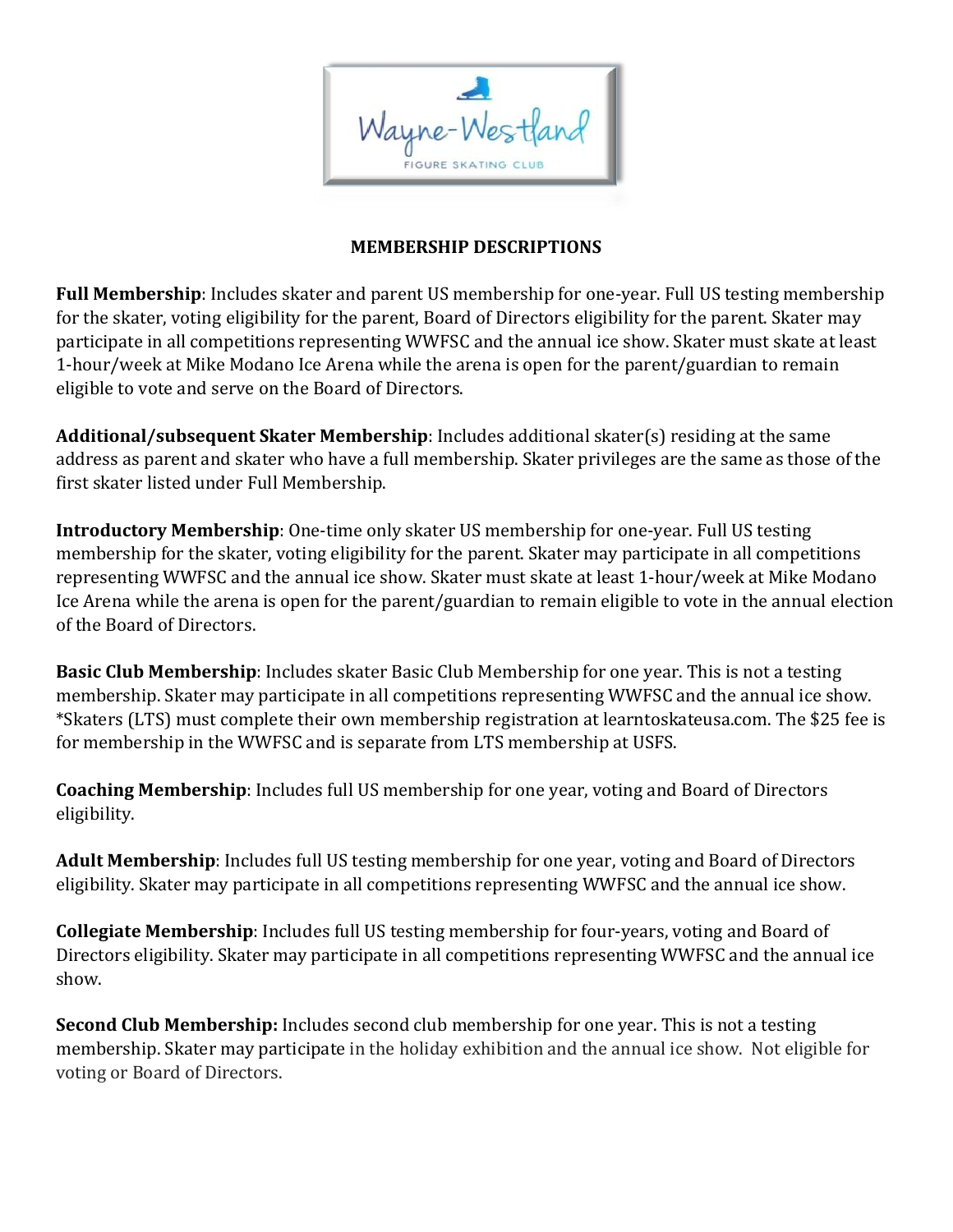

## **Club Contract July 1,2022-June 30, 2023**

**PARENT AND SKATER BEHAVIOR** The Wayne-Westland Figure Skating Club has zero tolerance for parent or skater misconduct. Inappropriate language, social media posts or creating an environment of hostility will not be tolerated and may result in removal from the club and club activities without a refund of previously paid fees. Please refer to the USFS parent and skater Code of Ethics for full details (Club Bylaws and copies of the USFS 'Code of Ethics" will be available on the club's website at [www.wwfsc.org](http://www.wwfsc.org)

**VOLUNTEERING** You must volunteer at least one (1) shift at the USFS competition in November. There is a \$75 fee for non-compliance. Participation in the annual ice show is notrequired for club membership but it is encouraged and additional volunteer hours must be completed; please see ice show contract for details and obligations.

**COMMITTEES** There are many committees needed to make the WWFSC run smoothly. The Board of Directors invite and encourage all parents to participate in available committees either as a Committee Chair or a committee member. On the signature page of this contract please indicate what committee you may be interested in. Here are some committee options: 1. Fundraisers. Club and ice show. 2. Decorations. Annual competition in November or ice show. 3. Hospitality. Competition and testing. 4. Club newsletter. 5. Club activities. Annual get back together in the Fall, special events. 6. Other (Anything you can offer to benefit the club is welcome! Please list on the signature page next to 'Other').

**BOARD MEETINGS** The WWFSC Board of Directors meet virtually the 4th Tuesday of the month at 6:30pm. Meetings are held from September-May; June-August the schedule and location varies. The board meetings are open to all members and parents are encouraged to attend as many as they would like. If there is something that needs to be discussed with the board, email the President of the club at least three (3) days prior to the meeting and he/she will add the item(s) to the agenda. WWFSC is requesting each family attend at least one (1) board meeting/season (in-person or through Zoom) to stay informed and participate in club business. The Board of Directors is re-elected each spring.

I have read and understand the above conditions and agree to abide by the rules set forth by the coaches and the members of the Wayne-Westland Figure Skating Club Board of Directors. Skaters and parents are expected to behave in a manner consistent with the policies, bylaws, and Code of Conduct of the Wayne-Westland Figure Skating Club and USFS. I further recognize and understand that this contract is an agreement between our family and Wayne-Westland Figure Skating Club for the skating season that begins July 1, 2022 and ends June 30, 2023.

 $\overbrace{\phantom{xxxxx}}$  , and the contract of the contract of the contract of the contract of the contract of the contract of the contract of the contract of the contract of the contract of the contract of the contract of the contra Please Print Skater's Name Please Print Parent/Guardian Name

 $\overbrace{\phantom{xxxxx}}$  , and the contract of the contract of the contract of the contract of the contract of the contract of the contract of the contract of the contract of the contract of the contract of the contract of the contra Skater's Signature **Parent/Guardian Signature** 

Date \_\_\_\_\_\_\_\_\_\_\_\_\_\_\_\_\_\_\_\_\_\_ Date \_\_\_\_\_\_\_\_\_\_\_\_\_\_\_\_\_\_\_\_\_\_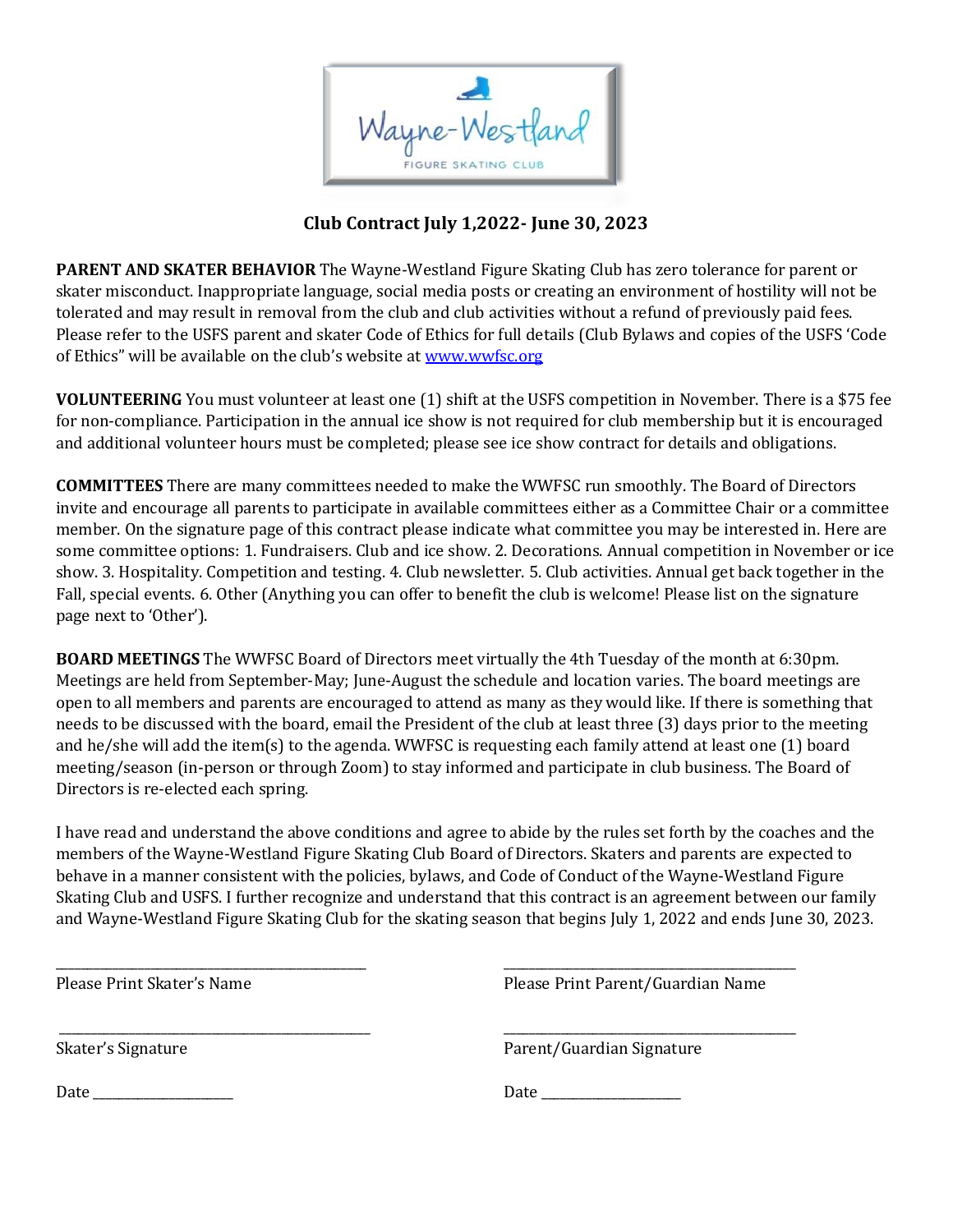

#### **Committee Interest Survey:**

- Fundraisers.
- \_\_\_\_ Club and ice show
- \_\_\_\_ Decorations
- \_\_\_\_ Annual competition in November or ice show.
- \_\_\_\_ Hospitality. Competition and testing.
- \_\_\_\_ Club Outings
- \_\_\_\_ Annual get back together in the Fall, special events.

Other:  $\_\_$ 

Please number in order of interest with one (1) being the highest level of interest. If there is something you are interested in or have had success with in the past and you feel would begood for the club, please add it next to 'Other'. The WWFSC wants to provide opportunities for all members to be a part of the development and growth of this club! Being involved in these committees will help us to get to know each other better and utilize everyone's unique talents.

\_\_\_\_\_\_\_\_\_\_\_\_\_\_\_\_\_\_\_\_\_\_\_\_\_\_\_\_\_\_\_\_\_\_\_\_\_\_\_\_\_\_\_\_\_\_\_\_\_\_\_\_\_\_\_\_\_\_\_\_\_\_\_\_\_\_\_\_\_\_\_\_\_\_\_\_\_\_\_\_\_\_\_\_\_\_\_\_\_\_\_\_\_\_\_\_\_\_\_\_\_\_\_\_\_\_\_\_\_\_\_\_\_\_\_\_\_\_